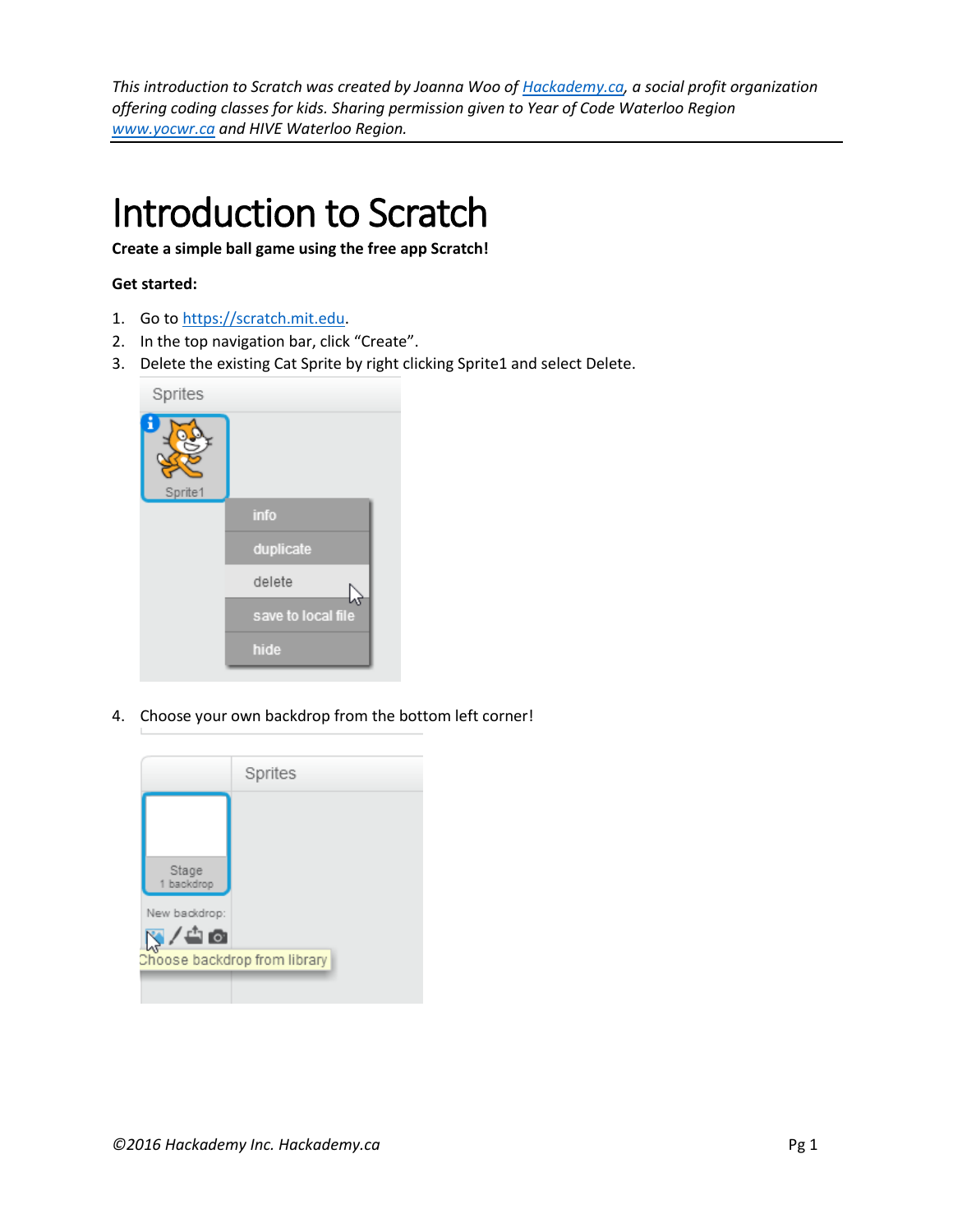### 5. Let's add a Sprite!



We will be using the Ball Sprite.



6. Familiarize yourself with the Script sections and browse through all of them.



7. To place a block, drag it to the right side of the screen. Let's try going to Events and place this block:



8. To attach a block to an existing block, drag it to where you want to place it and make sure it clicks.



9. As you may have noticed, every time you click on the Green Flag , the ball will move a

short distance to the right. To get it to move continuously, we will now add a loop!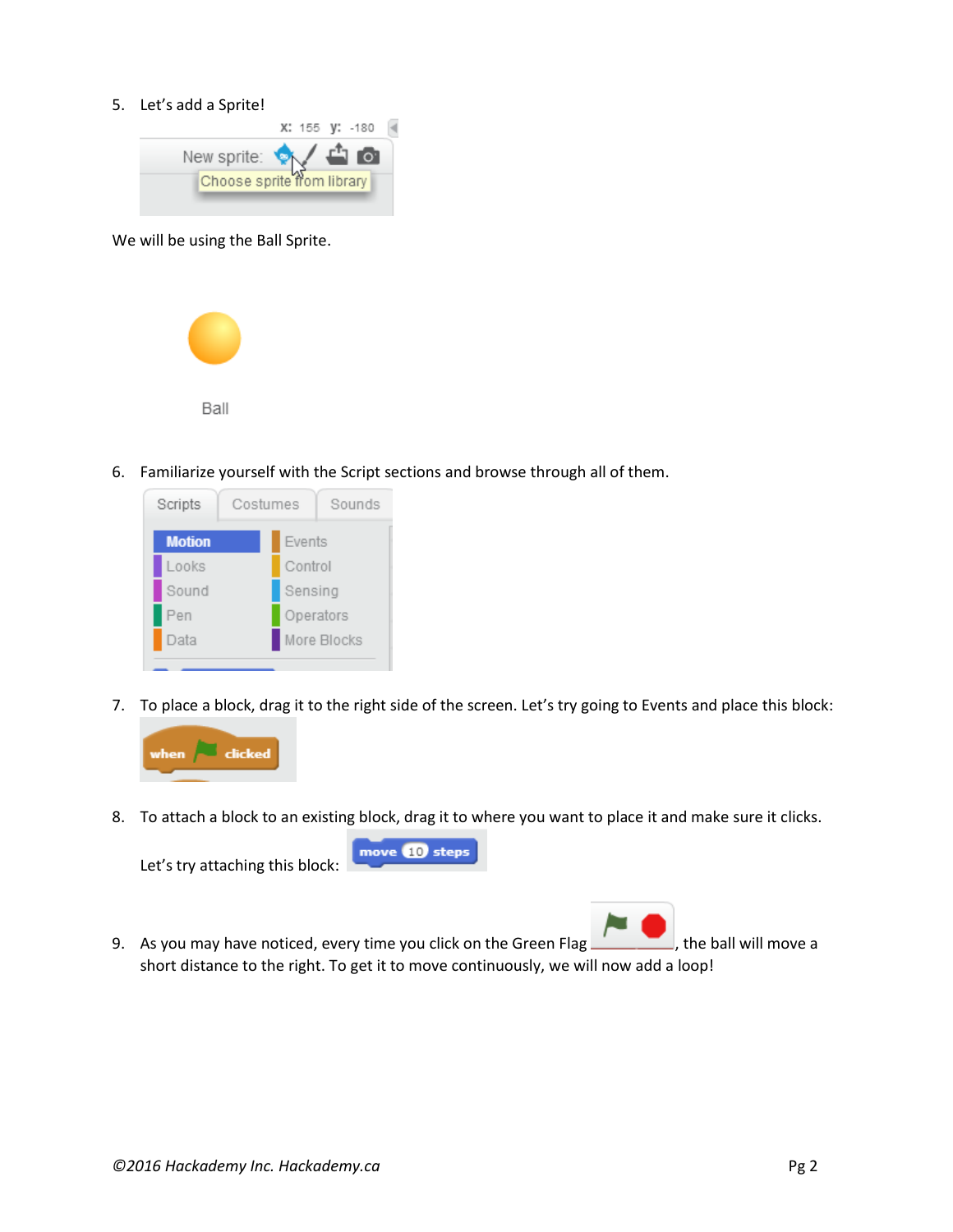move **10** steps 10. Surround the block with a forever control loop. You will end up with something

that looks like this:

| when    | clicked         |
|---------|-----------------|
| forever |                 |
| move    | <b>10</b> steps |
|         |                 |

Click on the Green Flag and see what happens!

- 11. Oh no! Our ball is stuck on the right hand side. To get it unstuck, let's have it bounce if it's on an edge. Remember to always do this part so, so we want to make sure it's within our forever loop. Hint: Bouncing is a motion!
- 12. Now that it's bouncing side to side, we want to add a little bit of chaos and have it turn 15 degrees only once when we click the flag. Your code should now look like this:



13. It's great that there's a bouncing ball, but it's not a really fun game. Let's add a new Sprite! This time we'll be using Paddle:



- 14. You'll notice that the Paddle starts off in the middle of the screen, but we want to move it closer to the bottom. To do this, add a When Flag Clicked Event, then set the y position to -150.
- 15. Now that the Paddle is closer to the bottom of the screen, we want to be able to control it! We will need to use a key press Event to do this. To make it go side to side, we will want a right arrow key press Event and a left arrow key press Event.

when left arrow " key pressed when right arrow " key pressed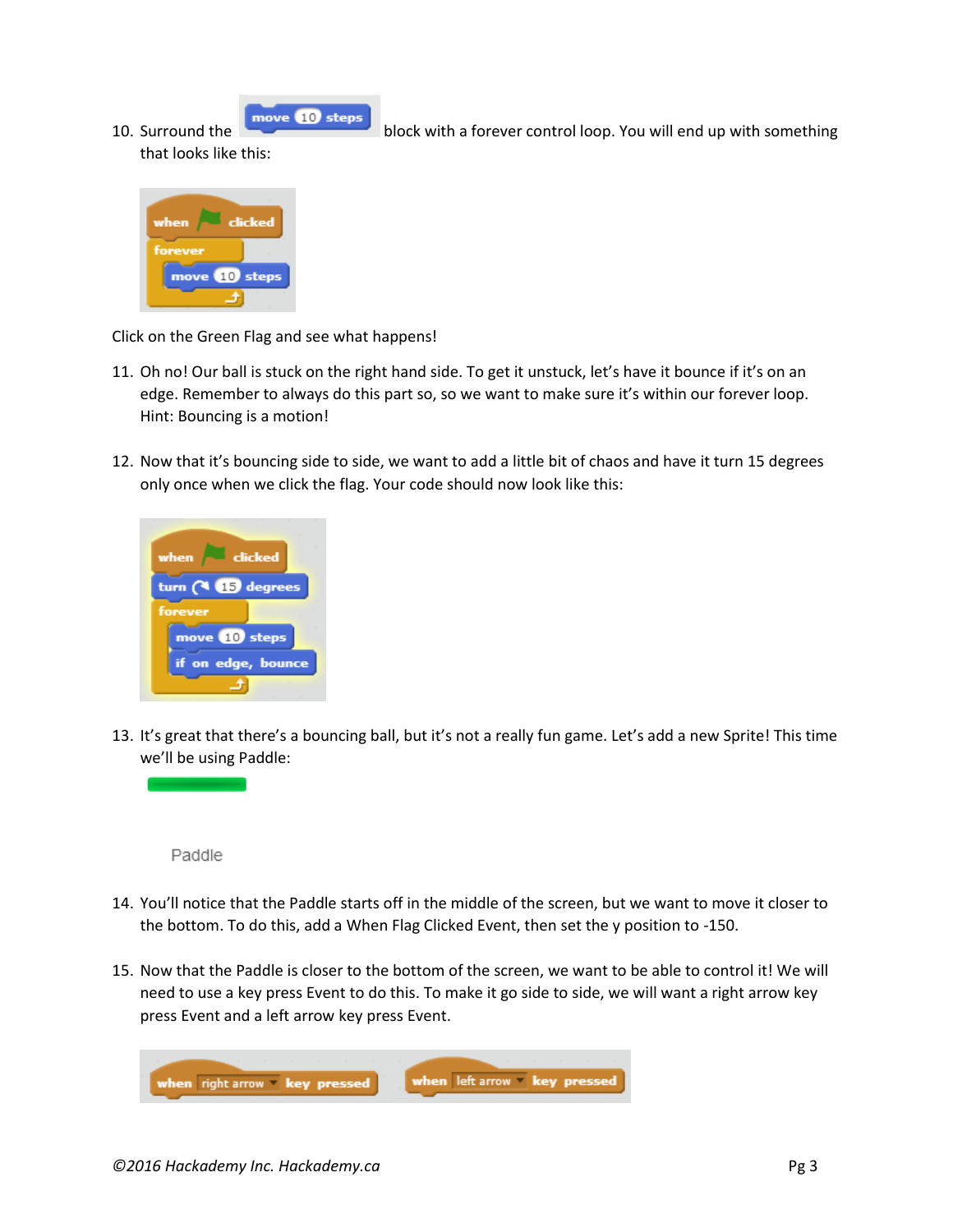- 16. To make sure that the Paddle goes in the correct direction, we'll want to have it point in a certain direction when that arrow is pressed. To do this, look in Motion to find a point in direction block and select the correct direction from the drop down menu on the block.
- 17. Now we want the Paddle to actually move, so let's make it Move 20 Steps every time you press either the right arrow or left arrow key.



18. Now that our Paddle moves, we need to go back to our Ball Sprite so that it doesn't just go through our Paddle. We'll want to set it so that if it touches the Paddle, then it will bounce away from it. To do this, we'll need to use an if then loop from our Control scripts.



19. Now we need our Ball to Sense that if it's touching the Paddle, it needs to turn. To add a bit of randomness to the turn, we want to use an Operator to pick a random degree between 160 to 200.



20. Now to add a bit of difficulty to the game! Let's Paint a New Sprite!

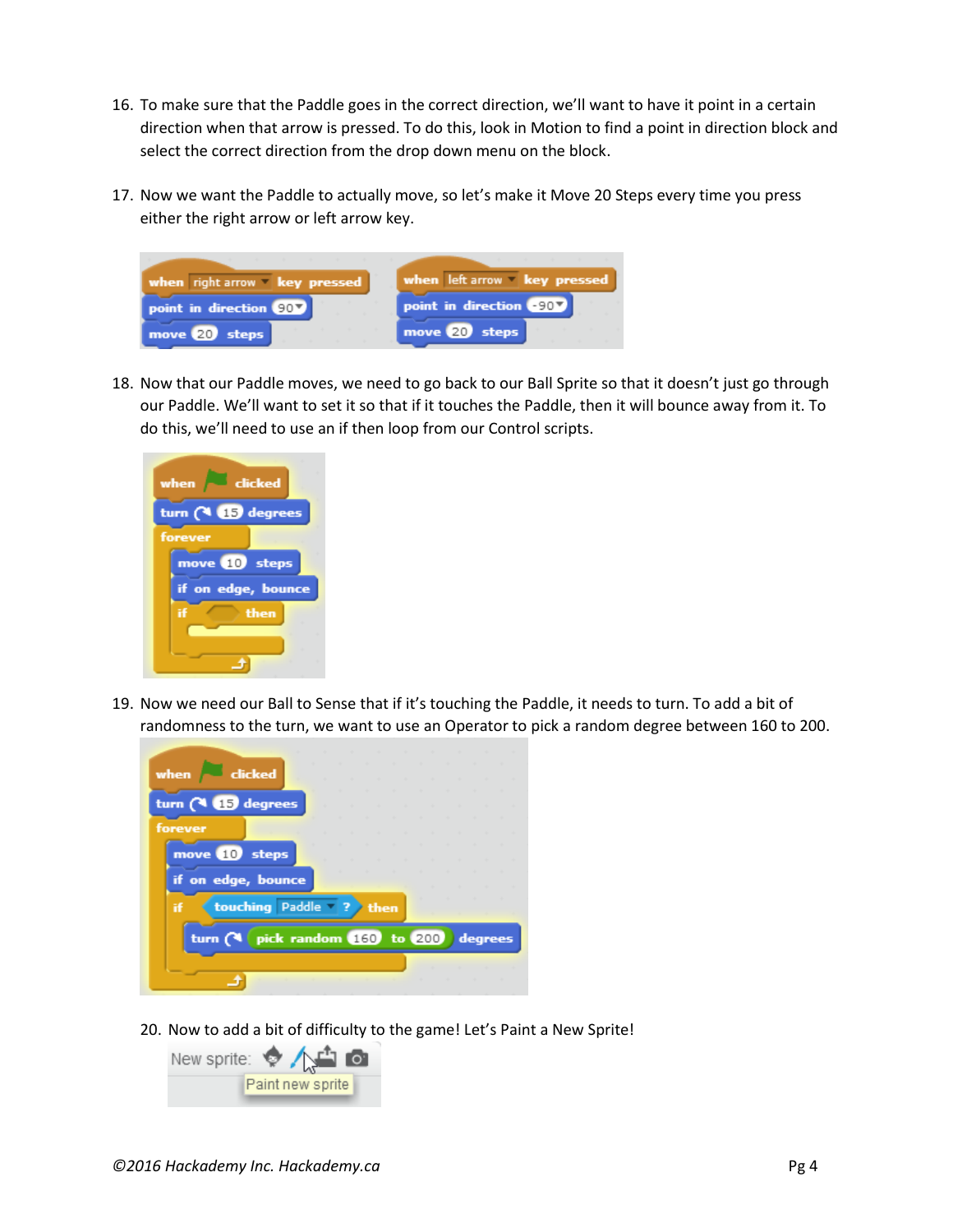21. We want to paint a straight line across the entire drawing screen, we would recommend using the rectangle tool for this to get a straight line:



22. Switch back to our Scripts tab.

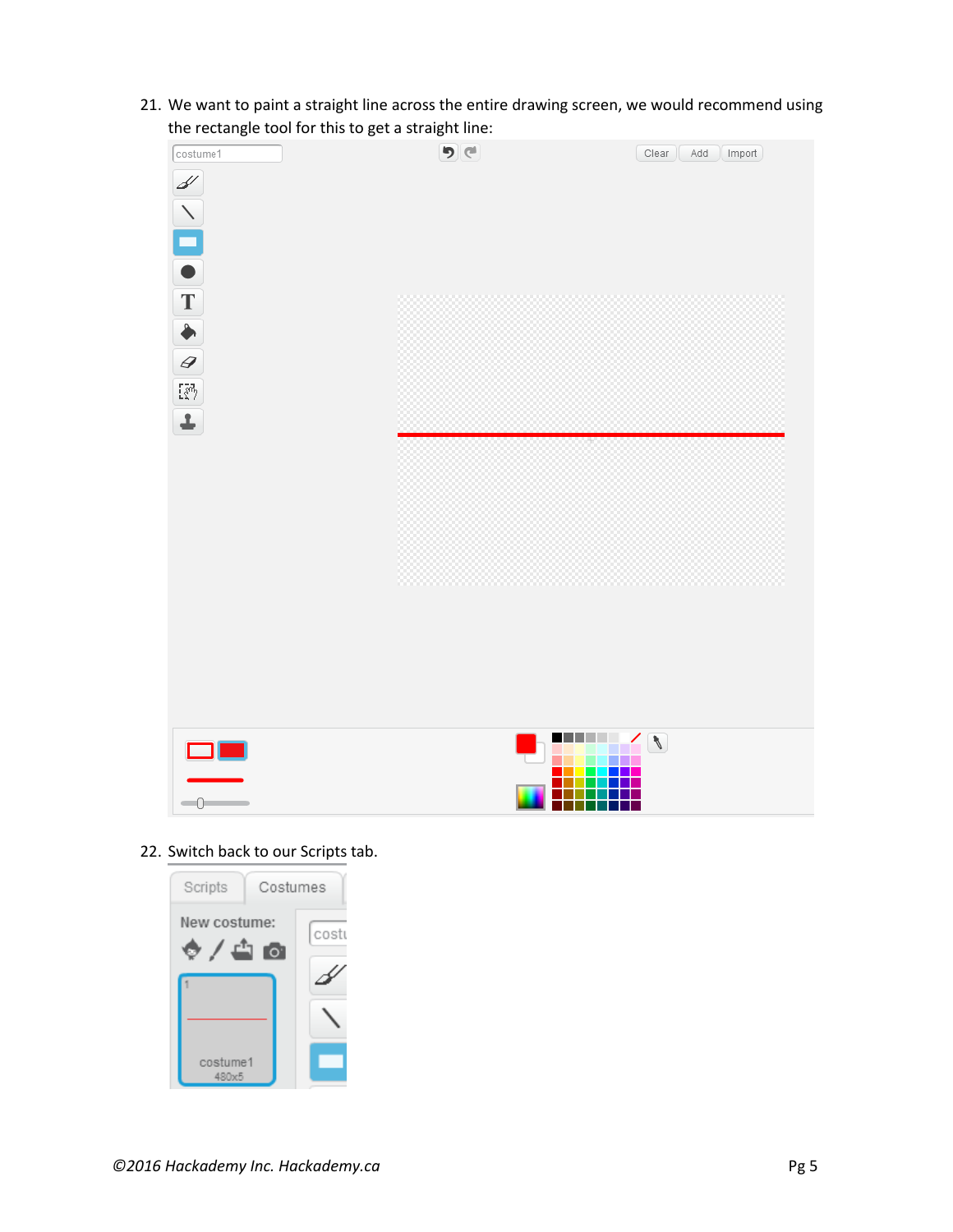23. You'll notice that our new Sprite is added to the middle of the screen, we want to move this Sprite to the very bottom of the screen so to do this, we can just drag the Sprite1 to the very bottom and centered.



- 24. Let's make it so that if our Ball touches the line, we unfortunately lose and we want to make it so that our Ball Sprite disappears (Hint: use hide in Looks). Do you remember how to use an if statement and set it so that if it's touching another Sprite, then something happens?
- 25. Here's how your Ball Sprite's Script should look:



- 26. But wait! When we try to start a new game, the Ball isn't appearing! We want to make sure that we add a show block at the beginning of our Script, before our forever loop.
- 27. Oh no! Sometimes the Ball starts so close to the very bottom of the screen, there's no time to catch it! Let's set a starting position for our Ball to the center of the display screen by setting a y position to 140 when you click the flag.